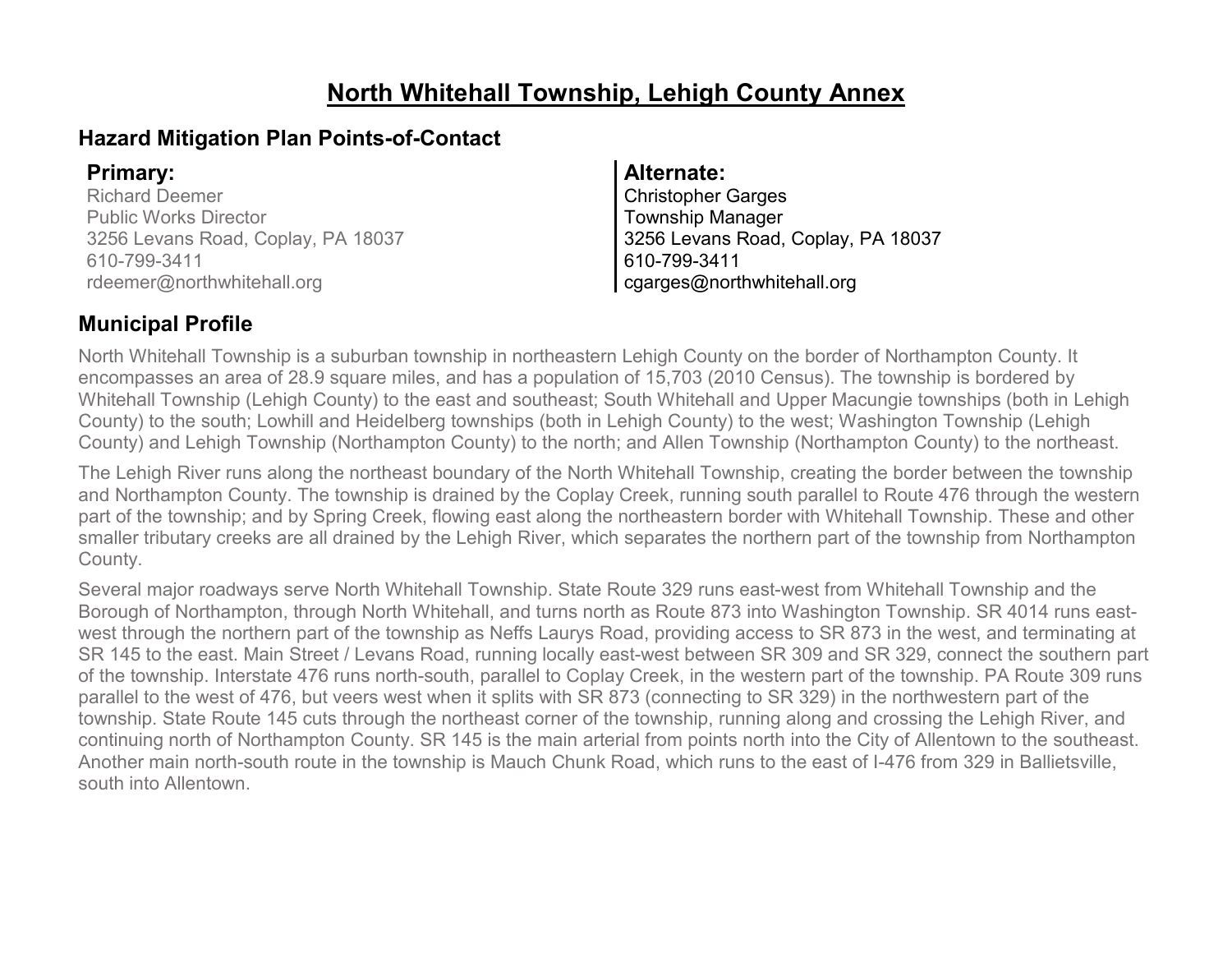### **Municipal Participation**

Role: Emergency Incident Command

1. Identify municipal stakeholders to be involved in the planning process such as, floodplain administrator, public works, emergency management, engineers, planners, etc., and include their specific role in the process.

Richard Deemer, Public Works Role: Facilities operations Steve Gitch, Keystone Consulting Engineers, Township Engineer Role: Floodplain / Stormwater Nelson Fogel, Emergency Management Coordinator

2. Identify community stakeholders such as; neighborhood groups, religious groups, major employers / businesses, etc., that will be informed and / or involved in the planning process and describe how they will be involved.

Jaindl Farms – Info provided to them regarding process and concerns they may have.

3. Describe how the public **will be engaged** in the current planning process examples, newsletters, social media, etc., **and how they were engaged** since the 2013 Hazard Mitigation Plan.

We will notify residents through newsletter and discussion at public meetings.

### **Compliance with the National Flood Insurance Program (NFIP)**

| <b>Topic</b>                                                                                                                                      | Identify source of information, if<br>different from the one listed.  | <b>Additional Comments</b>      |
|---------------------------------------------------------------------------------------------------------------------------------------------------|-----------------------------------------------------------------------|---------------------------------|
| <b>1. Staff Resources</b>                                                                                                                         |                                                                       |                                 |
| Is the Community Floodplain Administrator (FPA) or NFIP Coordinator certified?                                                                    | <b>Community FPA</b>                                                  |                                 |
| Is floodplain management an auxiliary function?                                                                                                   | <b>Community FPA</b>                                                  |                                 |
| Provide an explanation of NFIP administration services (e.g., permit review, GGIS,<br>education or outreach, inspections, engineering capability) | <b>Community FPA</b>                                                  |                                 |
| What are the barriers to running an effective NFIP program in the community, if any?                                                              | <b>Community FPA</b>                                                  |                                 |
| 2. Compliance History                                                                                                                             |                                                                       |                                 |
| Is the community in good standing with the NFIP?                                                                                                  | State NFIP Coordinator, FEMA NFIP<br>Specialist, or community records |                                 |
| Are there any outstanding compliance issues (i.e., current violations)?                                                                           |                                                                       | No.                             |
| When was the most recent Community Assistance Visits (CAV) or Community<br>Assistance Contact (CAC)?                                              |                                                                       | December 1 <sup>st</sup> , 2017 |
| Is a CAV or CAC scheduled or needed?                                                                                                              |                                                                       | <b>No</b>                       |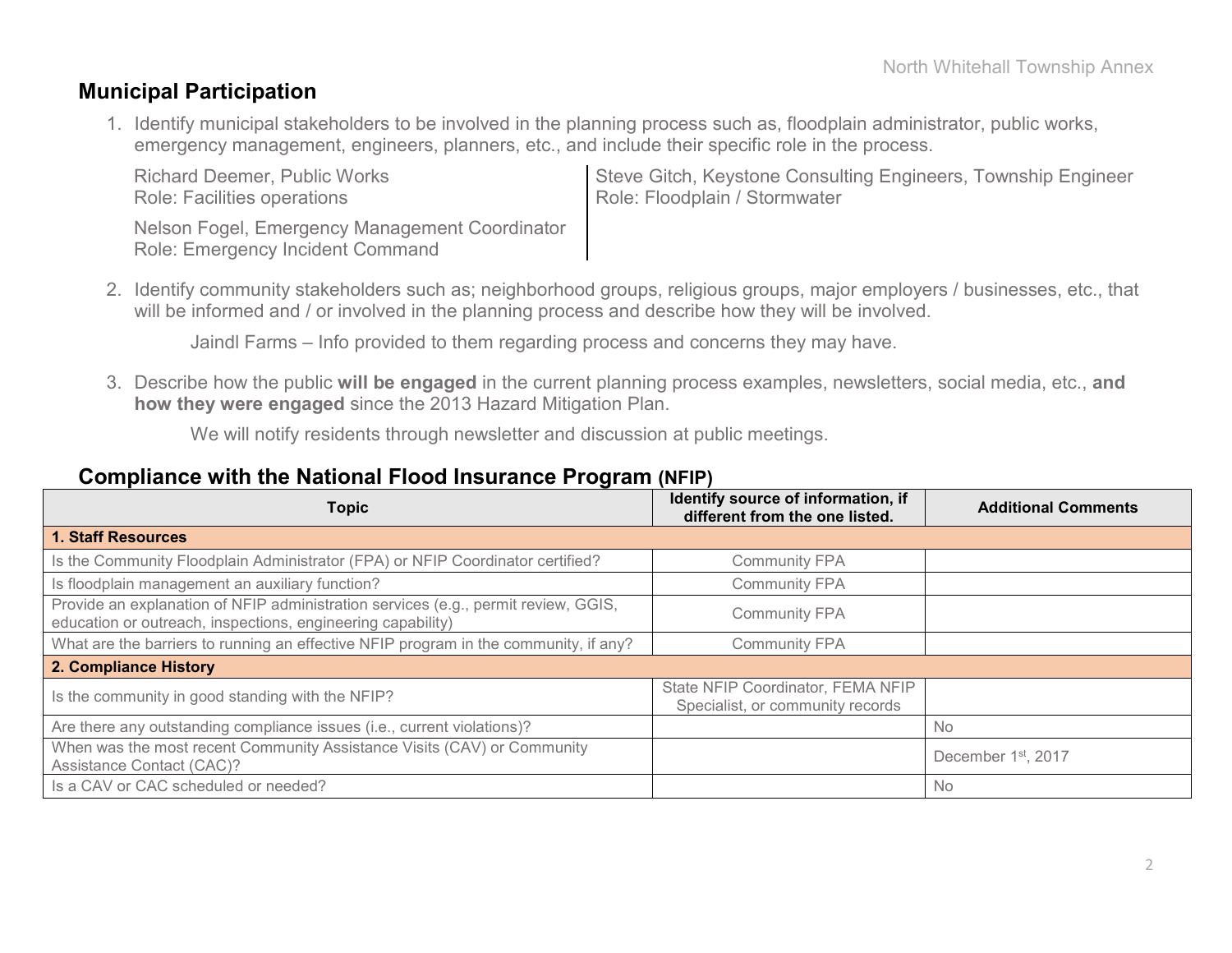# **Compliance with the National Flood Insurance Program (NFIP) –** *continued*

| <b>Topic</b>                                                                                                                                     | Identify source of information, if<br>different from the one listed.     | <b>Additional Comments</b> |
|--------------------------------------------------------------------------------------------------------------------------------------------------|--------------------------------------------------------------------------|----------------------------|
| 3. Regulation                                                                                                                                    |                                                                          |                            |
| When did the community enter the NFIP?                                                                                                           | <b>NFIP Community Status Book</b>                                        |                            |
| Are the Flood Insurance Rate Maps (FIRMs) digital or paper?<br>How are residents assisted with mapping?                                          | <b>Community FPA</b>                                                     | Paper and Digital          |
| Do floodplain regulations meet or exceed FEMA or State minimum requirements?<br>If so, in what ways?                                             | <b>Community FPA</b>                                                     |                            |
| Describe the permitting process                                                                                                                  | Community FPA, State, FEMA NFIP                                          |                            |
| <b>4. Insurance Summary</b>                                                                                                                      |                                                                          |                            |
| How many NFIP policies are in the community?<br>What is the total premium and coverage?                                                          | State NFIP Coordinator or<br><b>FEMA NFIP Specialist</b>                 | Approximately 30           |
| How many claims have been paid in the community? What is the total amount of<br>paid claims? How many substantial damage claims have there been? | FEMA NFIP or<br><b>Insurance Specialist</b>                              | Unknown                    |
| How many structures are exposed to flood risk within the community?                                                                              | <b>Community FPA or GIS Analyst</b>                                      | 54 structures              |
| Describe any areas of flood risk with limited NFIP policy coverage                                                                               | Community FPA or<br><b>FEMA Insurance Specialist</b>                     |                            |
| 5. Community Rating System (CRS)                                                                                                                 |                                                                          |                            |
| Does the community participate in CRS?                                                                                                           | Community FPA, State, or FEMA NFIP                                       |                            |
| If so, what is the community's CRS Class Ranking?                                                                                                | Flood Insurance Manual<br>(http://www.fema.gov/floodinsurancemanual.gov) |                            |
| What categories and activities provide CRS points and how can the Class be<br>improved?                                                          |                                                                          |                            |
| Does the plan include CRS planning requirements?                                                                                                 | Community FPA, FEMA CRS<br>Coordinator, or ISO representative            |                            |

### **Community Assets**

Community assets are defined to include anything that is important to the character as well as the function of a community, and can be described in four categories, they are; people, economy, natural environment and built environment. Please identify the community assets and location under each category.

- **1. People**
	- Concentrations of vulnerable populations such as the elderly, physically or mentally disabled, non-English speaking, and the medically or chemically dependent.

KidsPeace Hospital and Treatment Facility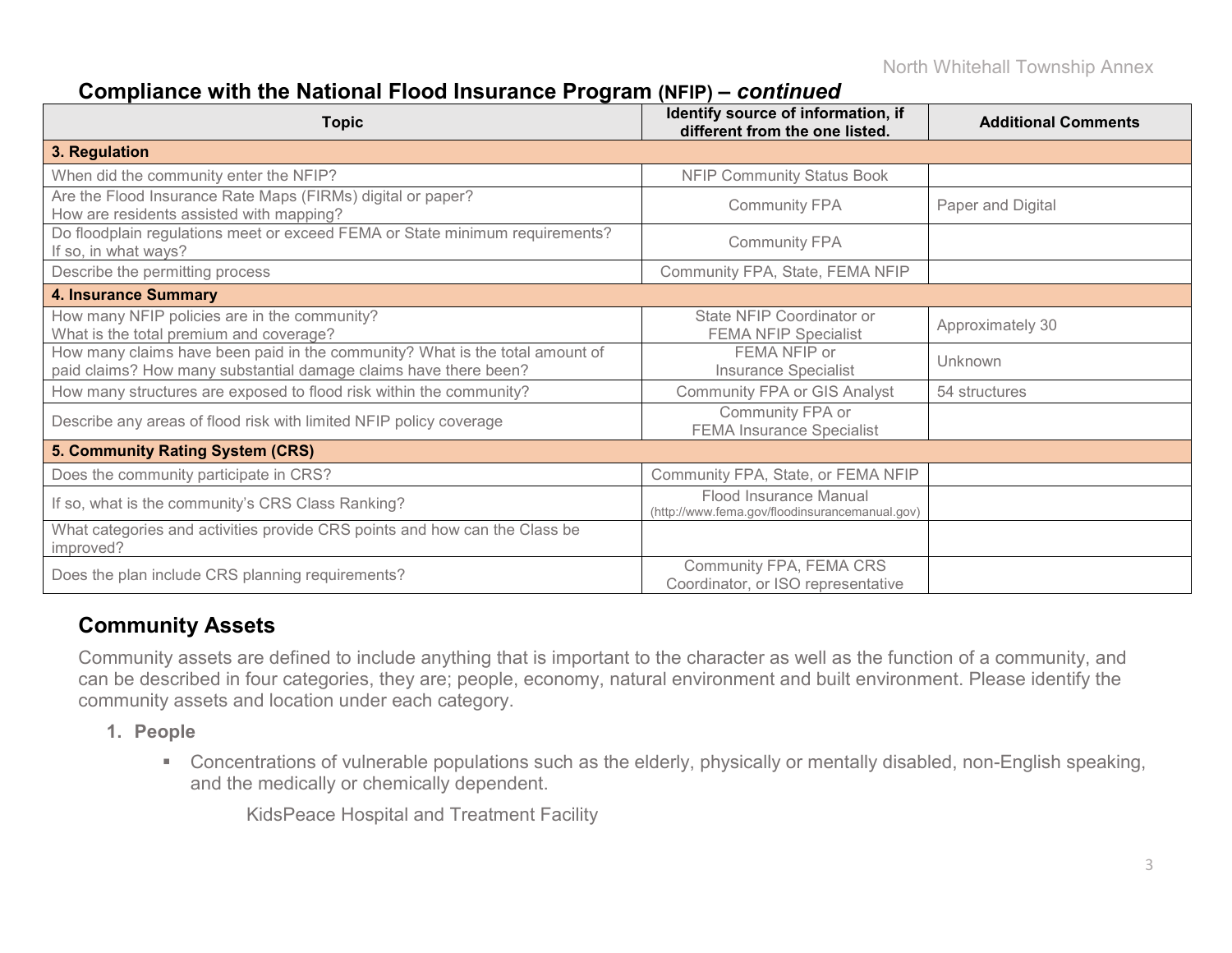### **Community Assets –** *continued*

 Types of visiting populations where large numbers of people are concentrated such as visitors for special events and students.

Lehigh Valley Zoo Lehigh Carbon Community College Trexler Nature Preserve **Schnecksville Fire Company Annual Fair** 

### **2. Economy**

Major employers, primary economic sectors such as agriculture and commercial centers where losses would have a severe impact on the community.

Independence Drive Business Park including North Valley Trade Center Warehouse (under construction) Jaindl Farms Corporate Headquarters Turkey Farms and processing facility

### **3. Natural Environment**

Those areas / features that can provide protective functions that reduce the magnitude of hazard events such as, wetlands or riparian areas, and other environmental features important to protect.

Trexler Nature Preserve

#### **4. Built Environment**

- Existing structures such as, concentrations of buildings that may be more vulnerable to hazards based on location, age, construction type and / or condition of use.
- **Infrastructure systems such as water and wastewater facilities, power utilities, transportation systems,** communication systems, energy pipelines and storage.

NBMA Water Treatment Facility Numerous cell towers NBMA Water Tower

- High potential loss facilities such as, dams, locations that house hazardous materials, military and / or civilian defense installations.
- Critical facilities such as, hospitals, medical facilities, police and fires stations, emergency operations centers, shelters, schools and airports / heliports.

| 4 fire stations     | 2 elementary schools |
|---------------------|----------------------|
| 1 ambulance station | 1 community college  |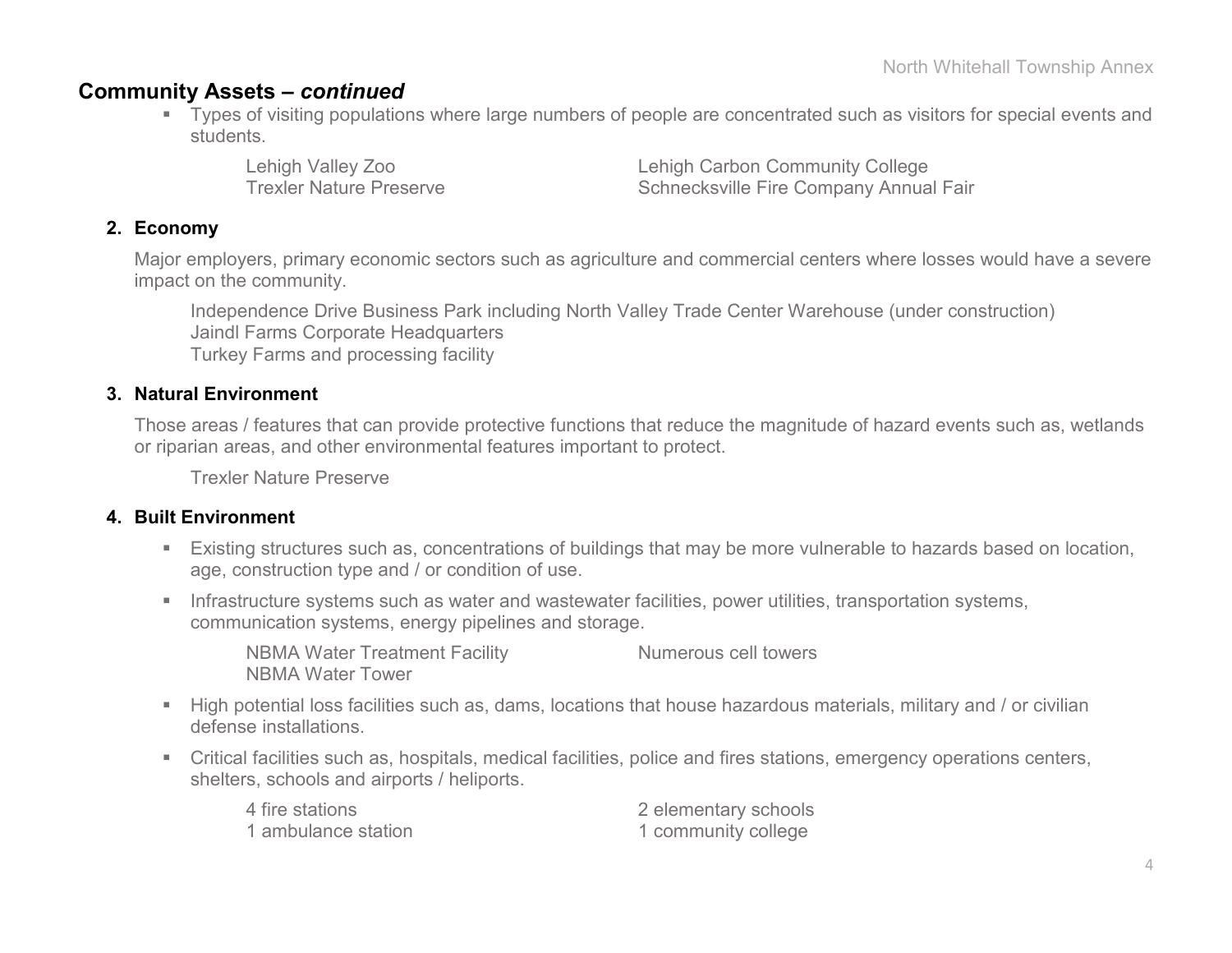# **Community Assets –** *continued*

Cultural / historical resources such as, museums, parks, stadiums, etc.

Trexler Nature Preserve 4 community parks Lehigh Valley Zoo

### **Capability Assessment**

|            |                                                                           | <b>Status</b>           |                                                       |                                                |                                                     | <b>Effect on</b>                                                             |                                                               | <b>Has the 2013</b>                                                                              | How can                                                                    |                                      |
|------------|---------------------------------------------------------------------------|-------------------------|-------------------------------------------------------|------------------------------------------------|-----------------------------------------------------|------------------------------------------------------------------------------|---------------------------------------------------------------|--------------------------------------------------------------------------------------------------|----------------------------------------------------------------------------|--------------------------------------|
| Capability | Regulatory<br>$\checkmark$<br>$\checkmark$ Tools<br>$\checkmark$ Programs | Place<br>르              | <b>Date</b><br><b>Adopted</b><br>or<br><b>Updated</b> | evelopment<br>Under<br>$\overline{\mathbf{C}}$ | Department /<br><b>Agency</b><br><b>Responsible</b> | <b>Hazard Loss</b><br><b>Reduction:</b><br>-Supports<br>-Neutral<br>-Hinders | <b>Change since</b><br>2013 Plan?<br>+ Positive<br>- Negative | Plan been<br>integrated<br>into the<br><b>Regulatory</b><br><b>Tool/Program</b><br>? If so, how? | these<br>capabilities<br>be expanded<br>and improved<br>to reduce<br>risk? | <b>Additional</b><br><b>Comments</b> |
|            | Comprehensive Plan                                                        | $\times$                | 2009                                                  |                                                | Administration                                      | S                                                                            |                                                               |                                                                                                  |                                                                            |                                      |
|            | Capital Improvement Plan                                                  |                         |                                                       |                                                |                                                     |                                                                              |                                                               |                                                                                                  |                                                                            |                                      |
|            | Economic Development Plan                                                 |                         |                                                       |                                                |                                                     |                                                                              |                                                               |                                                                                                  |                                                                            |                                      |
|            | <b>Continuity of Operations Plan</b>                                      |                         |                                                       |                                                |                                                     |                                                                              |                                                               |                                                                                                  |                                                                            |                                      |
| Regulatory | Stormwater Management Plan /<br>Ordinance                                 | $\times$                | 2001                                                  |                                                | Administration                                      | S                                                                            |                                                               |                                                                                                  |                                                                            |                                      |
| ೲ          | Open Space Management Plan<br>(or Parks/Rec., Greenways Plan)             | $\overline{\mathsf{X}}$ | 2009                                                  |                                                | Administration                                      | S                                                                            |                                                               |                                                                                                  |                                                                            |                                      |
|            | <b>Natural Resource Protection Plan</b>                                   |                         |                                                       |                                                |                                                     |                                                                              |                                                               |                                                                                                  |                                                                            |                                      |
| Planning   | <b>Transportation Plan</b>                                                |                         |                                                       |                                                |                                                     |                                                                              |                                                               |                                                                                                  |                                                                            |                                      |
|            | <b>Historic Preservation Plan</b>                                         |                         |                                                       |                                                |                                                     |                                                                              |                                                               |                                                                                                  |                                                                            |                                      |
| ÷          | Floodplain Management Plan                                                |                         |                                                       |                                                |                                                     |                                                                              |                                                               |                                                                                                  |                                                                            |                                      |
|            | <b>Farmland Preservation</b>                                              |                         |                                                       |                                                |                                                     |                                                                              |                                                               |                                                                                                  |                                                                            |                                      |
|            | <b>Evacuation Plan</b>                                                    |                         |                                                       |                                                |                                                     |                                                                              |                                                               |                                                                                                  |                                                                            |                                      |
|            | Disaster Recovery Plan                                                    |                         |                                                       |                                                |                                                     |                                                                              |                                                               |                                                                                                  |                                                                            |                                      |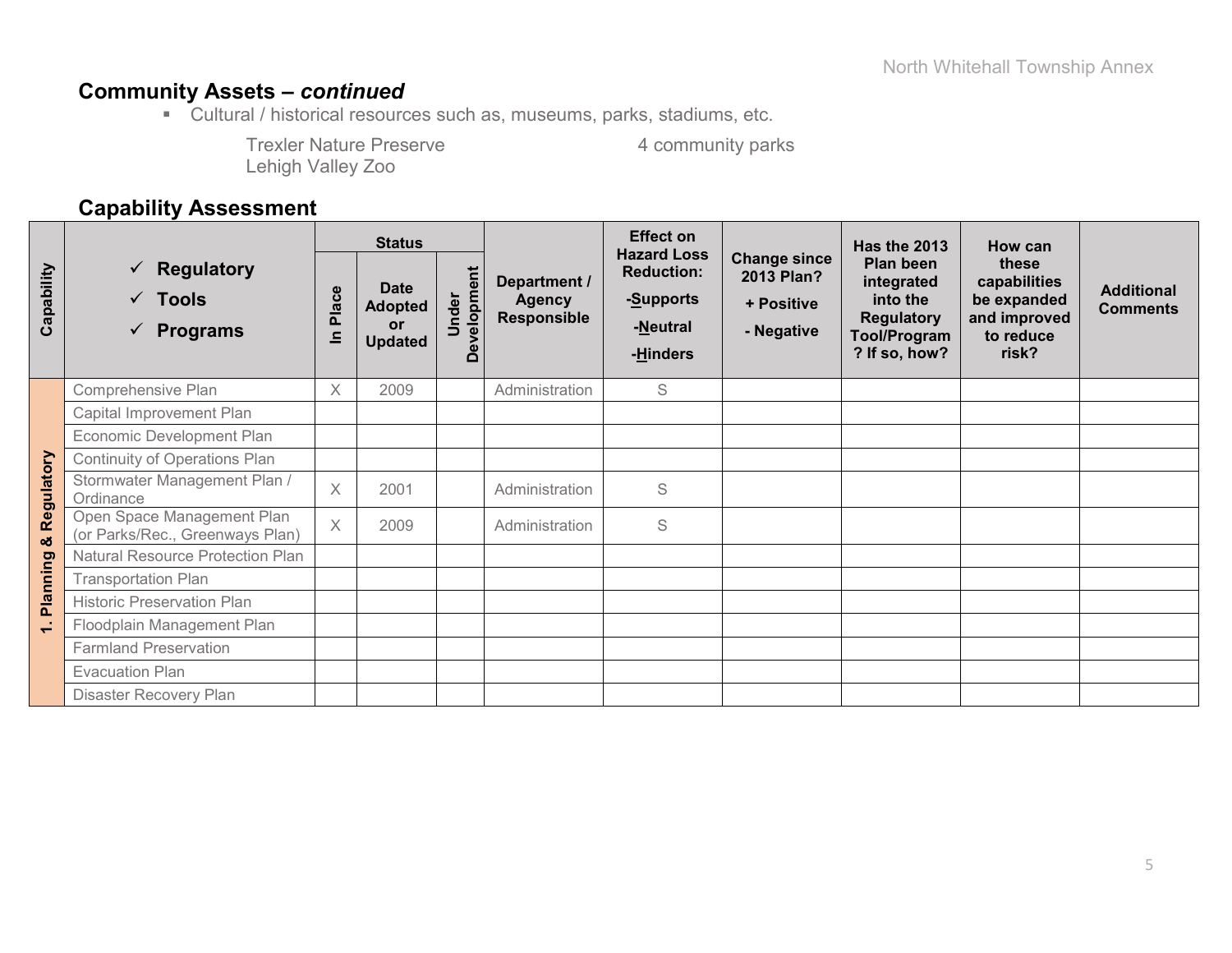|                          |                                                                                  |                   | <b>Status</b>                                                |                      |                                                     | <b>Effect on</b>                                                             |                                                               | Has the 2013                                                                                     | How can                                                                    |                                      |
|--------------------------|----------------------------------------------------------------------------------|-------------------|--------------------------------------------------------------|----------------------|-----------------------------------------------------|------------------------------------------------------------------------------|---------------------------------------------------------------|--------------------------------------------------------------------------------------------------|----------------------------------------------------------------------------|--------------------------------------|
| Capability               | <b>Regulatory</b><br>$\checkmark$<br>$\checkmark$ Tools<br>$\checkmark$ Programs | ဗီ<br>Pla<br>드    | <b>Date</b><br><b>Adopted</b><br><b>or</b><br><b>Updated</b> | Under<br>Development | Department /<br><b>Agency</b><br><b>Responsible</b> | <b>Hazard Loss</b><br><b>Reduction:</b><br>-Supports<br>-Neutral<br>-Hinders | <b>Change since</b><br>2013 Plan?<br>+ Positive<br>- Negative | Plan been<br>integrated<br>into the<br><b>Regulatory</b><br><b>Tool/Program</b><br>? If so, how? | these<br>capabilities<br>be expanded<br>and improved<br>to reduce<br>risk? | <b>Additional</b><br><b>Comments</b> |
|                          | <b>Hazard Mitigation Plan</b>                                                    | $\times$          | 2013                                                         |                      |                                                     |                                                                              |                                                               | N/A                                                                                              |                                                                            |                                      |
|                          | <b>Emergency Operations Plan</b>                                                 |                   |                                                              |                      |                                                     |                                                                              |                                                               |                                                                                                  |                                                                            |                                      |
|                          | <b>Zoning Regulations</b>                                                        | $\times$          | 2002                                                         |                      |                                                     | S                                                                            |                                                               |                                                                                                  |                                                                            |                                      |
| Regulatory               | <b>Floodplain Regulations</b>                                                    |                   |                                                              |                      |                                                     |                                                                              |                                                               |                                                                                                  |                                                                            |                                      |
| య                        | <b>NFIP Participation</b>                                                        | $\times$          |                                                              |                      |                                                     |                                                                              |                                                               |                                                                                                  |                                                                            |                                      |
| Planning                 | <b>Building Code</b>                                                             | $\times$          | State<br><b>UCC</b>                                          |                      |                                                     |                                                                              |                                                               |                                                                                                  |                                                                            |                                      |
| $\overline{\phantom{0}}$ | Fire Code                                                                        | $\checkmark$<br>⋏ | State<br><b>UCC</b>                                          |                      |                                                     |                                                                              |                                                               |                                                                                                  |                                                                            |                                      |
|                          | Other                                                                            |                   |                                                              |                      |                                                     |                                                                              |                                                               |                                                                                                  |                                                                            |                                      |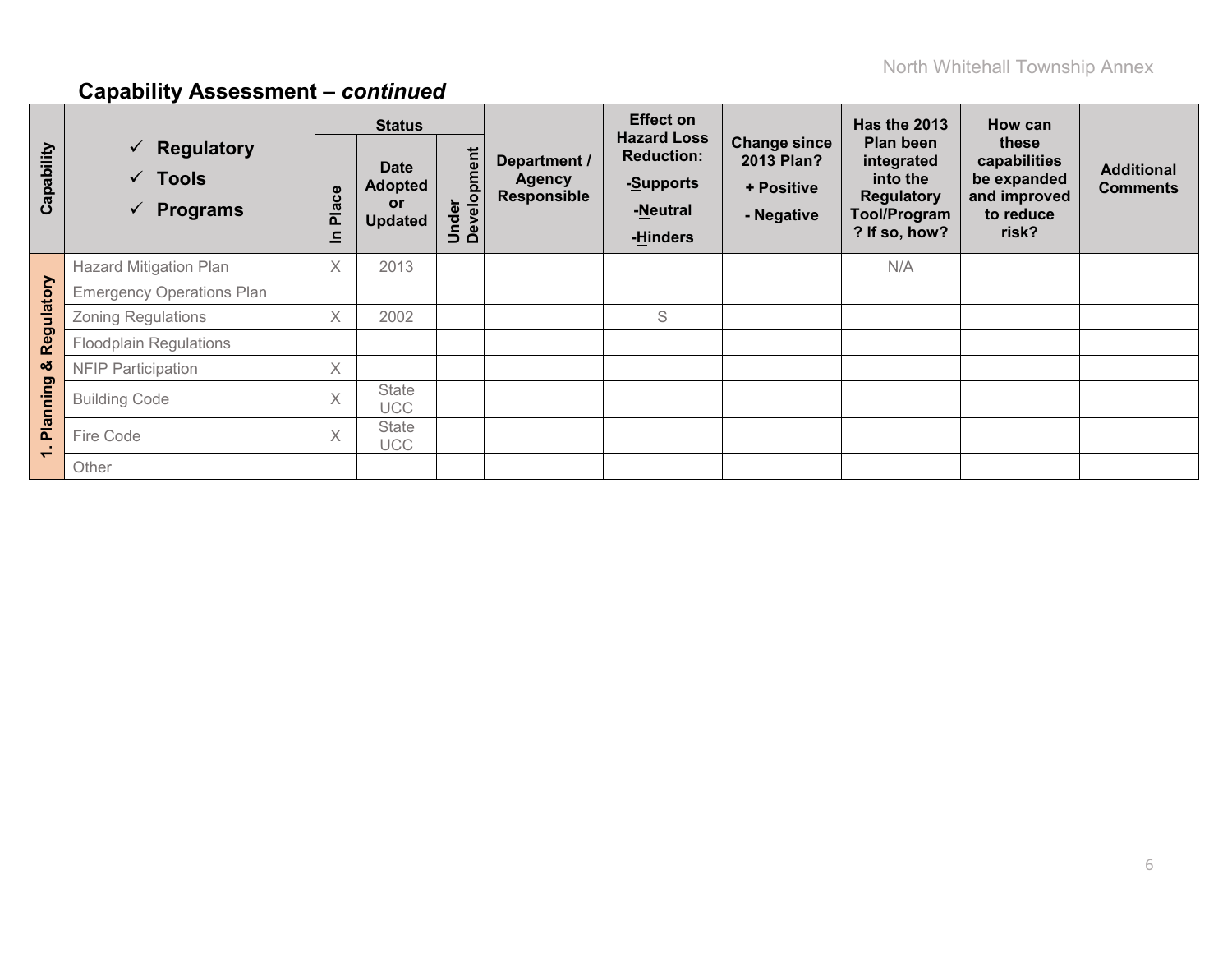| apability<br>ت          | $\checkmark$ Staff<br><b>Personnel</b><br>✓<br><b>Resources</b><br>✓                                                             | <b>Yes</b> | <b>No</b> | Department /<br><b>Agency</b> | Change<br><b>since 2013</b><br>Plan?<br>+ Positive<br>- Negative | How can these<br>capabilities be<br>expanded and<br>improved to<br>reduce risk? | <b>Additional</b><br><b>Comments</b> |
|-------------------------|----------------------------------------------------------------------------------------------------------------------------------|------------|-----------|-------------------------------|------------------------------------------------------------------|---------------------------------------------------------------------------------|--------------------------------------|
|                         | Planners (with land use / land development knowledge)                                                                            | X          |           | Planning &<br>Zoning          | No                                                               |                                                                                 |                                      |
|                         | Planners or engineers (with natural and / or human-caused hazards<br>knowledge)                                                  | X          |           | Planning &<br>Zoning          | <b>No</b>                                                        |                                                                                 |                                      |
| Technology              | Engineers or professionals trained in building and / or infrastructure<br>construction practices (including building inspectors) | $\times$   |           | Zoning & Code<br>Enforcement  | <b>No</b>                                                        |                                                                                 |                                      |
| ×ŏ                      | <b>Emergency Manager</b>                                                                                                         | X          |           | Fire Department               | <b>No</b>                                                        | On-going<br>training                                                            |                                      |
|                         | Floodplain administrator / manager                                                                                               | X          |           | Township<br>Manager           | <b>No</b>                                                        |                                                                                 |                                      |
|                         | Land surveyors                                                                                                                   |            |           |                               |                                                                  |                                                                                 |                                      |
|                         | Staff familiar with the hazards of the community                                                                                 | X          |           | Public Works                  | <b>No</b>                                                        |                                                                                 |                                      |
| Administrative          | Personnel skilled in Geographical Information Systems (GIS) and / or<br>FEMA's HAZUS program                                     | X          |           | Zoning                        | <b>No</b>                                                        | <b>Additional GIS</b><br>training                                               |                                      |
| $\overline{\mathbf{N}}$ | Grant writers or fiscal staff to handle large / complex grants                                                                   | X          |           | Township<br>Manager           | <b>No</b>                                                        |                                                                                 |                                      |
|                         | Other                                                                                                                            |            |           |                               |                                                                  |                                                                                 |                                      |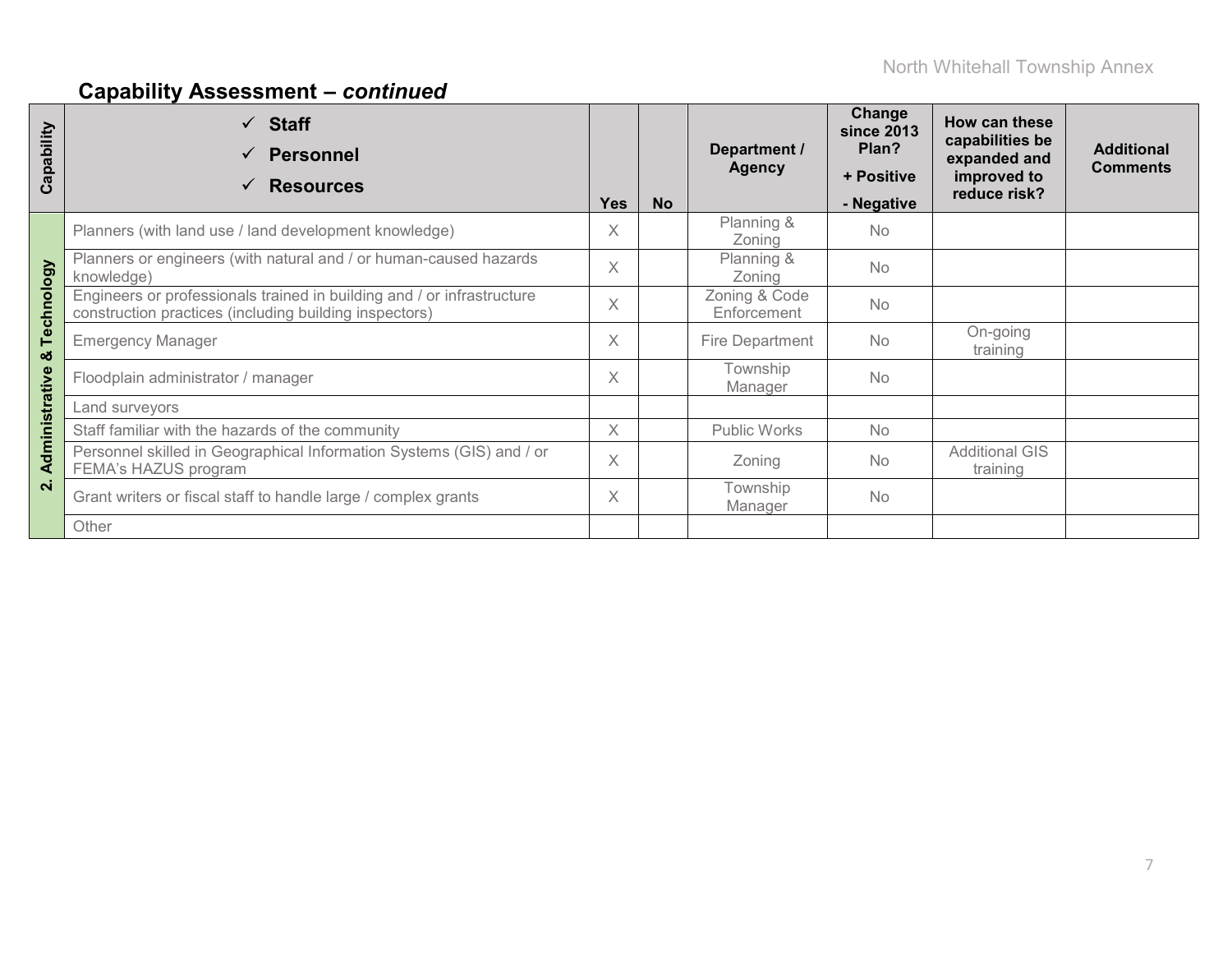| Capability                                            |                                                         | <b>Yes</b> | <b>No</b> | Department /<br><b>Agency</b> | <b>Change since</b><br>2013 Plan?<br>+ Positive<br>- Negative | How can these<br>capabilities be<br>expanded and<br>improved to<br>reduce risk? | <b>Additional</b><br><b>Comments</b> |
|-------------------------------------------------------|---------------------------------------------------------|------------|-----------|-------------------------------|---------------------------------------------------------------|---------------------------------------------------------------------------------|--------------------------------------|
|                                                       | Capital improvement programming                         | X.         |           | Manager                       | <b>No</b>                                                     |                                                                                 |                                      |
| $\boldsymbol{\omega}$                                 | <b>Community Development Block Grants (CDBG)</b>        |            | X         |                               |                                                               |                                                                                 |                                      |
| $\boldsymbol{\omega}$<br>$\mathbf c$<br>Б<br>$\Omega$ | Special purposes taxes                                  | X.         |           | Twp                           | Yes                                                           |                                                                                 | Farmland<br><b>Preservation Tax</b>  |
| ഗ<br>$\boldsymbol{\omega}$                            | Gas / Electricity utility fees                          |            | X         |                               |                                                               |                                                                                 |                                      |
| $\overline{\mathsf{al}}$ R                            | Water / Sewer fees                                      | X.         |           | Manager                       | <b>No</b>                                                     |                                                                                 |                                      |
| <u>៊ូ</u>                                             | Stormwater utility fees                                 |            | X         |                               |                                                               |                                                                                 |                                      |
| $\boldsymbol{\varpi}$<br>$\blacksquare$               | Development impact fees                                 | X.         |           | Manager                       | <b>No</b>                                                     |                                                                                 |                                      |
| iī.                                                   | General obligation, revenue, and / or special tax bonds |            | X         |                               |                                                               |                                                                                 |                                      |
| ∾                                                     | Partnering arrangements or intergovernmental agreements |            | X         |                               |                                                               |                                                                                 |                                      |
|                                                       | Other                                                   |            |           |                               |                                                               |                                                                                 |                                      |

| Capability           | Program<br>$\checkmark$<br>Organization                                                                                                                           | <b>Yes</b> | <b>No</b>         | Department /<br><b>Agency</b>   | <b>Change since</b><br>2013 Plan?<br>+ Positive<br>- Negative | How can these<br>capabilities be<br>expanded and<br>improved to<br>reduce risk? | <b>Additional</b><br><b>Comments</b> |
|----------------------|-------------------------------------------------------------------------------------------------------------------------------------------------------------------|------------|-------------------|---------------------------------|---------------------------------------------------------------|---------------------------------------------------------------------------------|--------------------------------------|
|                      | <b>Firewise Communities Certification</b>                                                                                                                         |            | Χ                 |                                 |                                                               |                                                                                 |                                      |
|                      | <b>StormReady Certification</b>                                                                                                                                   |            | X                 |                                 |                                                               |                                                                                 |                                      |
| 등                    | Natural disaster or safety-related school programs                                                                                                                |            | $\times$          |                                 |                                                               |                                                                                 |                                      |
| <b>Outread</b><br>οö | Ongoing public education or information programs such as,<br>responsible water use, fire safety, household preparedness, and<br>environmental education.          | X          |                   | Manager                         | <b>No</b>                                                     | Additional public<br>presentation /<br>education<br>programs                    |                                      |
| Education            | Public-private partnership initiatives addressing disaster related<br>issues.                                                                                     |            | $\overline{\chi}$ |                                 |                                                               |                                                                                 |                                      |
|                      | Local citizen groups or non-profit organizations focused on<br>environmental protection, emergency preparedness, access and<br>functional needs populations, etc. |            |                   | Local Volunteer<br>Fire Company |                                                               |                                                                                 |                                      |
|                      | Other                                                                                                                                                             |            |                   |                                 |                                                               |                                                                                 |                                      |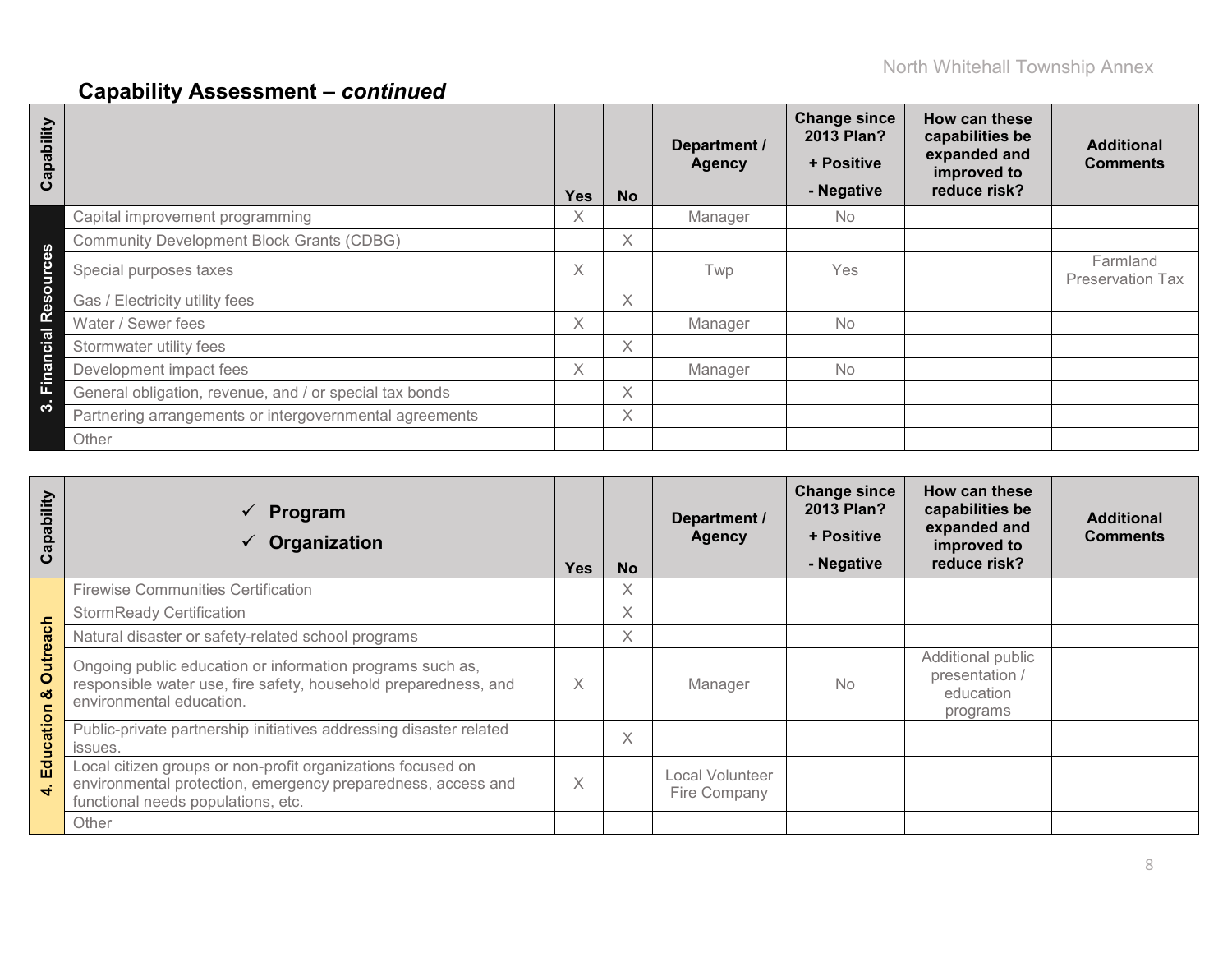| Capability              |                               | <b>Degree of Capability</b> |                 |      | <b>Change since the 2013 Hazard</b><br><b>Mitigation Plan?</b> | <b>Additional Comments</b> |  |
|-------------------------|-------------------------------|-----------------------------|-----------------|------|----------------------------------------------------------------|----------------------------|--|
|                         |                               | Limited                     | <b>Moderate</b> | High | If so, how?                                                    |                            |  |
|                         | Planning and Regulatory       |                             | Χ               |      |                                                                |                            |  |
| ment<br>Self            | Administrative and Technical  |                             | Χ               |      |                                                                |                            |  |
| sessr<br>$\dot{a}$<br>m | Financial                     |                             | X               |      |                                                                |                            |  |
| ∢                       | <b>Education and Outreach</b> | $\checkmark$<br>∧           |                 |      |                                                                |                            |  |

# **Known or Anticipated Future Development / Redevelopment**

| Development /<br><b>Property Name</b>           | <b>Type of Development</b> | <b>Number of Structures</b> | Location                             | <b>Known Hazard Zone</b> | <b>Description / Status</b>                               |
|-------------------------------------------------|----------------------------|-----------------------------|--------------------------------------|--------------------------|-----------------------------------------------------------|
| <b>Ridings at Parkland</b>                      | Residential                | 50                          | Schneck Road,<br>Schnecksville       |                          | In planning                                               |
| Scenic Vistas                                   | Residential                | 13                          | Egypt Road, Laurys<br><b>Station</b> |                          | In planning                                               |
| Maryann Plaza                                   | Commercial                 | $\overline{2}$              | Rt. 873, Schnecksville               |                          | Pre-construction                                          |
| <b>Fairland Farms III</b>                       | Residential                | 25                          |                                      |                          | Approved                                                  |
| <b>Timber Ridge</b><br><b>Luxury Apartments</b> | Residential                | 80 units                    | Levans Road                          |                          | Approved                                                  |
| North Valley Trade<br><b>Center Warehouse</b>   | Commercial                 | 2                           | Independence Drive                   |                          | <b>Under Construction</b><br>2-buildings = $1,300,000$ sf |
| <b>Strawberry Acres</b>                         | Residential                | 90 units                    | Overlook Road                        |                          | Planning                                                  |
| <b>Kings Business Park</b>                      | Commercial                 | $+/-6$                      | Schneck Road & Rt. 873               |                          | Planning                                                  |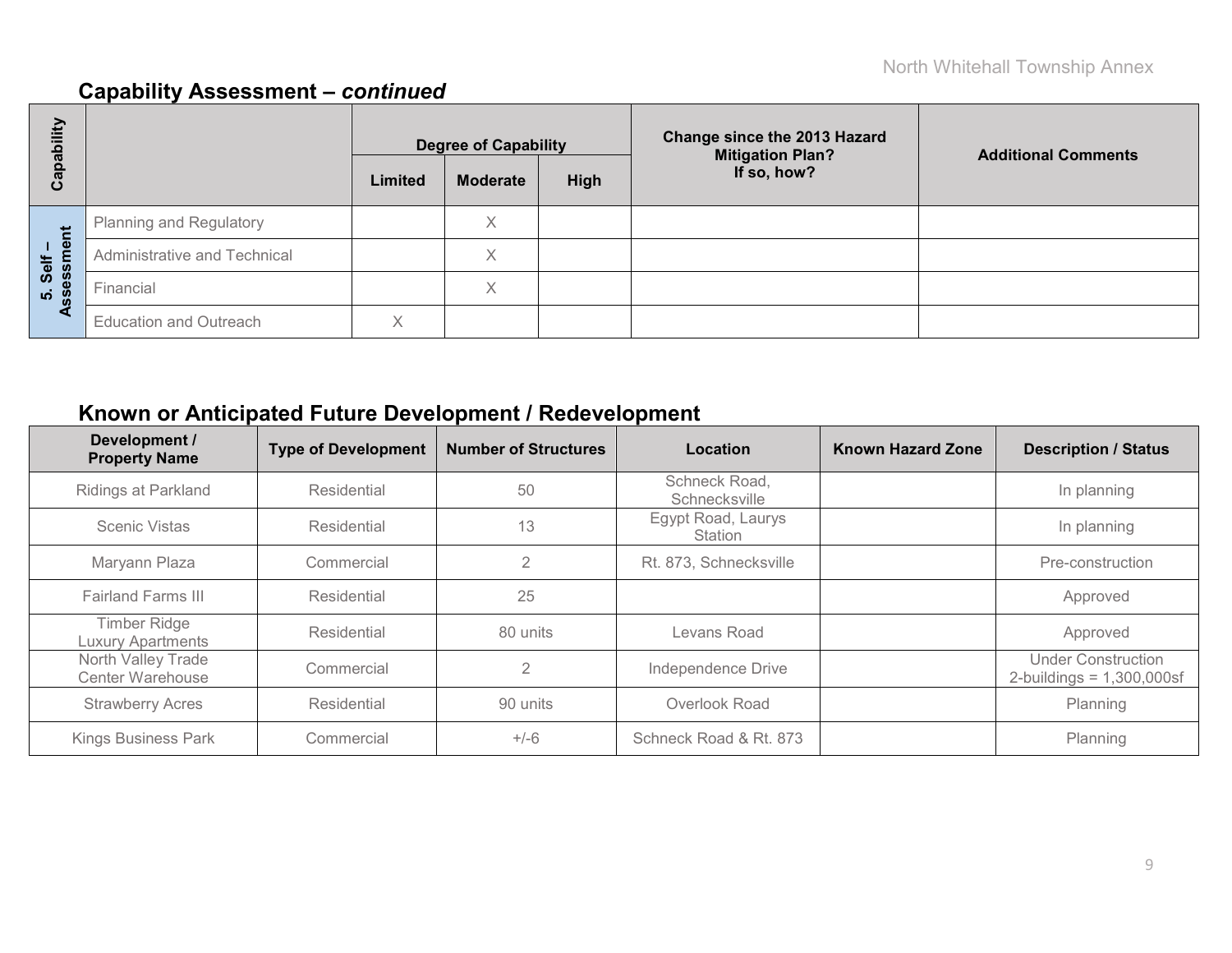# **Natural & Non-Natural Event History Specific to North Whitehall Township**

| <b>Type of Event and Date(s)</b>        | <b>FEMA Disaster #</b><br>(if applicable) | Local Damage(s) or Loss(es)                                                              |
|-----------------------------------------|-------------------------------------------|------------------------------------------------------------------------------------------|
| Winter Storm Jonas - 1/2016             | DR-4267-PA                                | Extraordinary snow removal required                                                      |
| Pennsylvania COVID-19 Pandemic - 1/2020 | DR-4506-PA                                | Emergency Protective measures to combat COVID-19 Pandemic.                               |
| Tropical Storm Isaias – 8/2020          | N/A                                       | Aug. 4 <sup>th</sup> , 2020 – Tropical Storm Isaias, damage to multiple township assets. |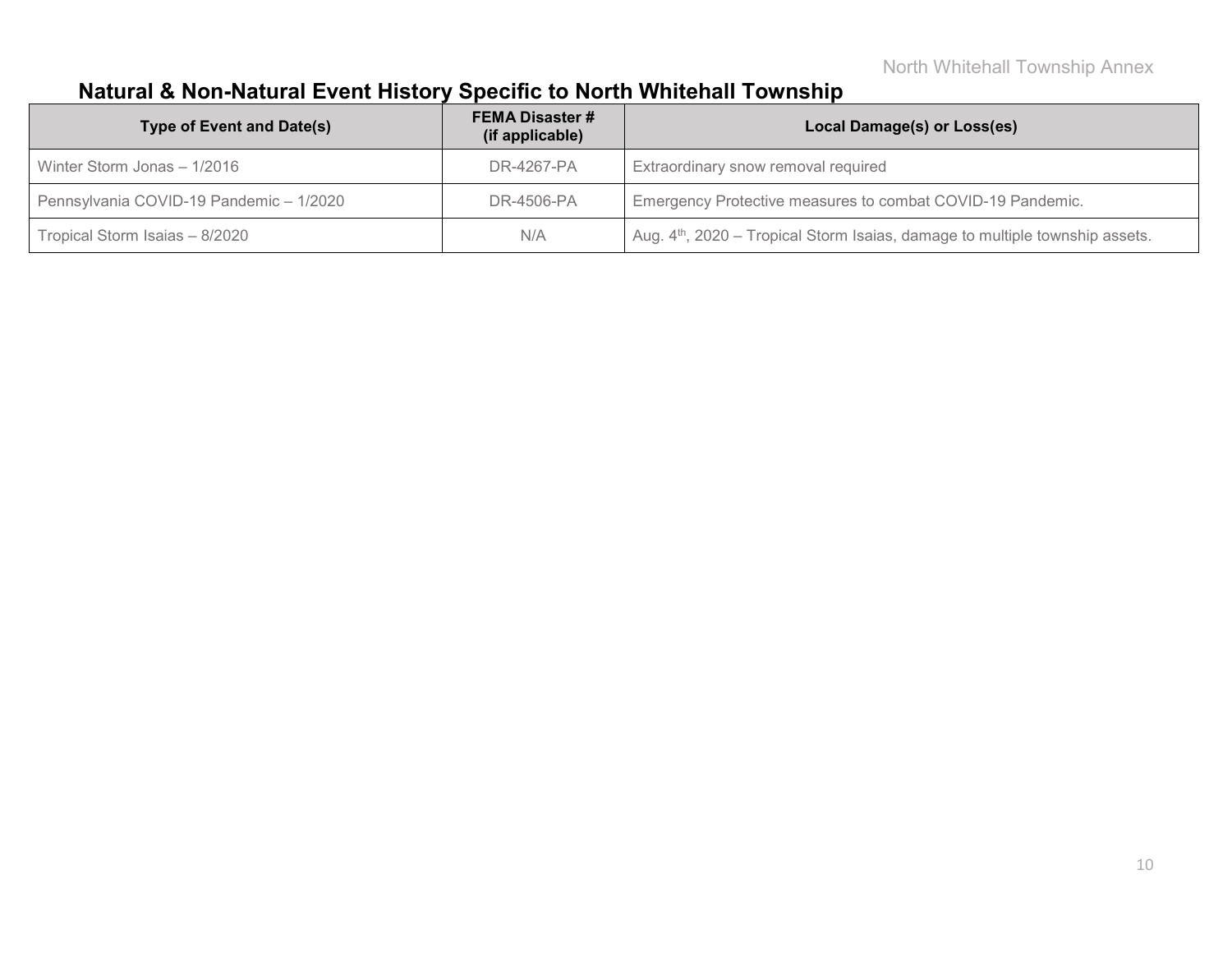# **2013 Municipal Action Plan Status**

|                         |                                                                                                                                                                                                                                                                                                                                                                                                                                                                                                                                                                                                                                                                                                      |                          |                          | <b>Status</b> |           |              |                                                        |
|-------------------------|------------------------------------------------------------------------------------------------------------------------------------------------------------------------------------------------------------------------------------------------------------------------------------------------------------------------------------------------------------------------------------------------------------------------------------------------------------------------------------------------------------------------------------------------------------------------------------------------------------------------------------------------------------------------------------------------------|--------------------------|--------------------------|---------------|-----------|--------------|--------------------------------------------------------|
|                         | <b>Existing Mitigation Action</b><br>(from 2013 Hazard Mitigation Plan)                                                                                                                                                                                                                                                                                                                                                                                                                                                                                                                                                                                                                              | No Progress /<br>Unknown | Progress<br>$\mathbf{a}$ | Continuous    | Completed | Discontinued | <b>Additional Comments</b>                             |
| $\mathbf{1}$            | Work with Lehigh County EMA to install backup power at the Neffs Volunteer Fire<br>Company, 3755 Park Avenue. This project part of the Lehigh Countywide Generator<br>Project, funded through 2008 LPDM                                                                                                                                                                                                                                                                                                                                                                                                                                                                                              |                          |                          |               | $\times$  |              | Action not carried through to the<br>2018 Action Plan. |
| $\overline{2}$          | Maintain fleet of vehicles and equipment to handle anticipated emergency response                                                                                                                                                                                                                                                                                                                                                                                                                                                                                                                                                                                                                    |                          |                          | $\mathsf X$   |           |              |                                                        |
| $\mathbf{3}$            | Maintain compliance with and good-standing in the NFIP including adoption and<br>enforcement of floodplain management requirements (e.g. regulating all new and<br>substantially improved construction in Special Hazard Flood Areas), floodplain<br>identification and mapping, and flood insurance outreach to the community.<br>Further, continue to meet and/or exceed the minimum NFIP standards and criteria<br>through the following NFIP-related continued compliance actions identified below.                                                                                                                                                                                              |                          |                          | $\times$      |           |              |                                                        |
| $\overline{\mathbf{4}}$ | Conduct and facilitate community and public education and outreach for residents and<br>businesses to include, but not be limited to, the following to promote and effect natural<br>hazard risk reduction:<br>. Provide and maintain links to the HMP website, and regularly post notices on the<br>County/municipal homepage(s) referencing the HMP webpages.<br>. Work with neighborhood associations, civic and business groups to disseminate<br>information on flood insurance and the availability of mitigation grant funding.<br>• Provide community members with training opportunities on Basic Emergency<br>Preparedness, Hazard Mitigation and Community Emergency Response Team (CERT) |                          |                          | X             |           |              |                                                        |
| $5\phantom{1}$          | Continue to support the implementation, monitoring,<br>maintenance, and updating of this Plan, as defined in Section 7.0                                                                                                                                                                                                                                                                                                                                                                                                                                                                                                                                                                             |                          |                          | $\times$      |           |              |                                                        |
| $6\phantom{1}$          | Complete the ongoing updates of the Comprehensive Emergency Management Plans                                                                                                                                                                                                                                                                                                                                                                                                                                                                                                                                                                                                                         |                          | $\times$                 |               |           |              |                                                        |
| $\overline{7}$          | Create/enhance/ maintain mutual aid agreements with neighboring communities for<br>continuity of operations.                                                                                                                                                                                                                                                                                                                                                                                                                                                                                                                                                                                         |                          |                          | X             |           |              |                                                        |
| 8                       | Identify and develop agreements with entities that can provide support with FEMA/PEMA<br>paperwork after disasters; qualified damage assessment personnel - Improve post-<br>disaster capabilities - damage assessment; FEMA/PEMA paperwork compilation,<br>submissions, record- keeping                                                                                                                                                                                                                                                                                                                                                                                                             |                          |                          | $\times$      |           |              |                                                        |
| 9                       | Work with regional agencies (i.e. County and PEMA) to help develop damage<br>assessment capabilities at the local level through such things as training programs,<br>certification of qualified individuals (e.g. code officials, floodplain managers, engineers).                                                                                                                                                                                                                                                                                                                                                                                                                                   |                          |                          | X             |           |              |                                                        |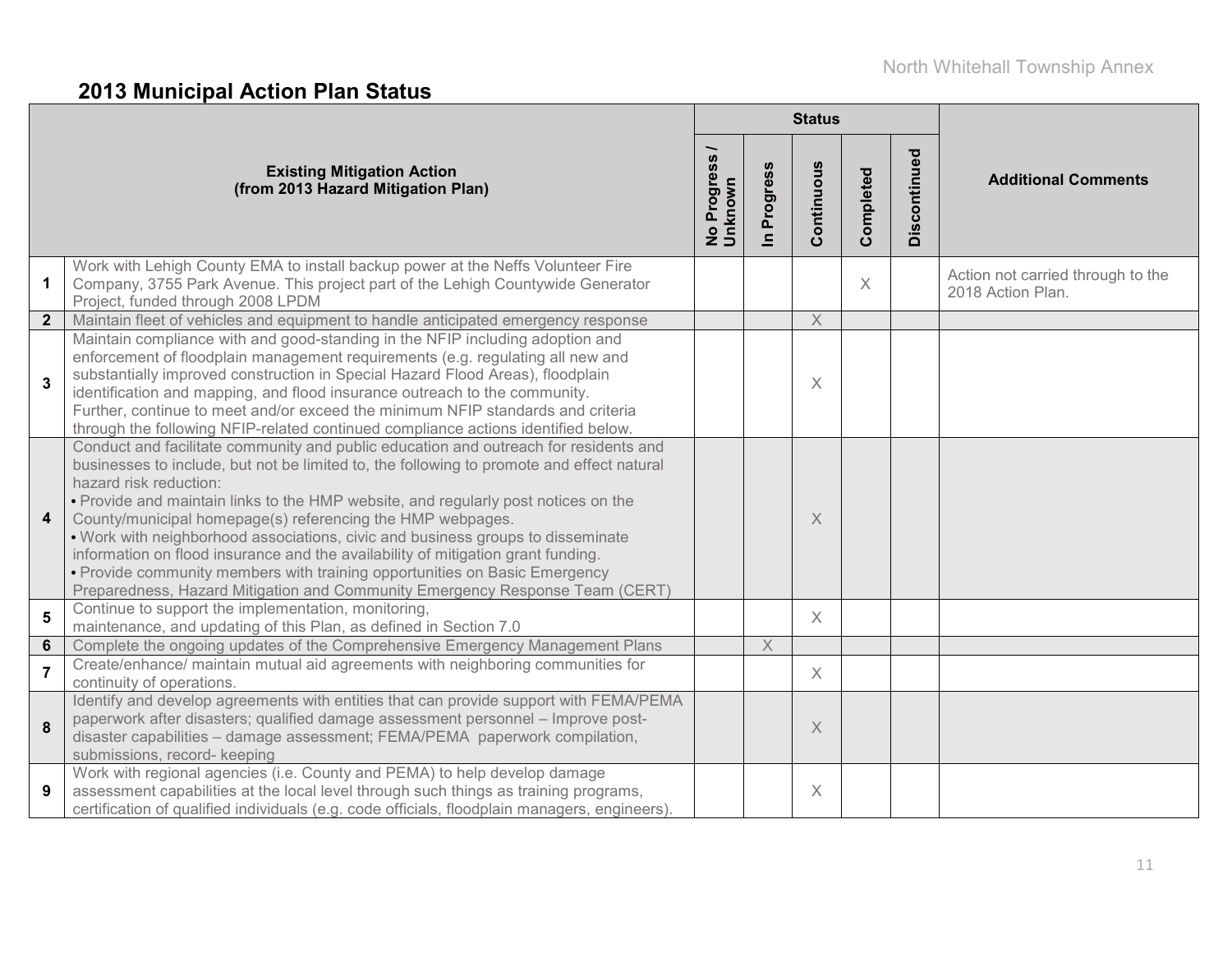#### **Notes:**

- **1.** Actions not carried through to the 2018 Action Plan are so noted.
- **2.** To maintain National Flood Insurance Program (NFIP) compliance, actions related to the NFIP were carried through to the 2018 Action Plan even if identified by the municipality as completed.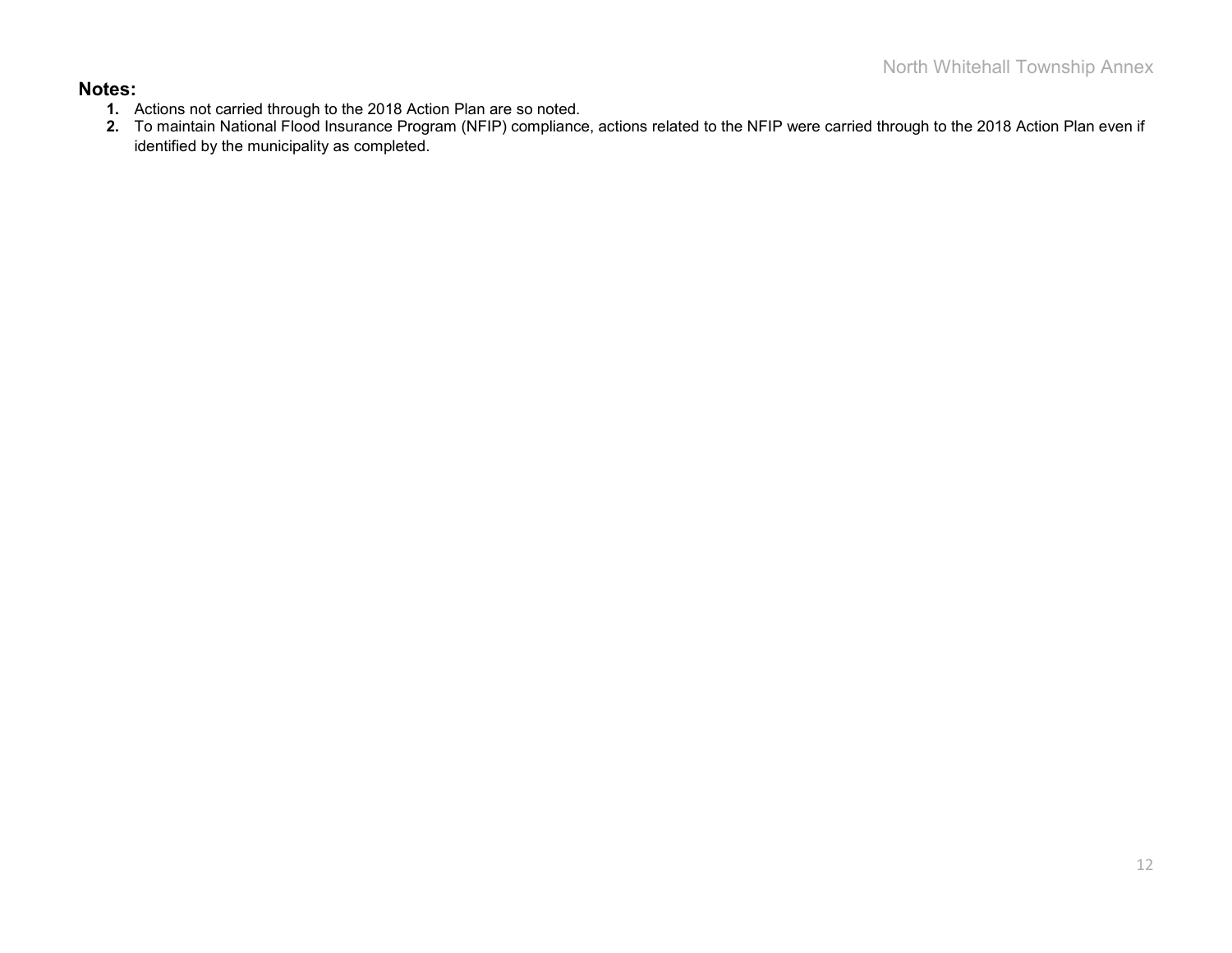# **2018 Mitigation Action Plan**

| <b>Mitigation Action</b> |                                                                                                                                                                                                                                                                                                                                                                                                                                                                                                                                 | <b>Mitigation</b><br>Technique<br>Category | Hazard(s)<br><b>Addressed</b> | <b>Priority</b><br>(H/M/L) | <b>Estimated</b><br>Cost | <b>Potential</b><br><b>Funding</b> | <b>Lead Agency</b><br>/ Department                                                                                               | Implementation<br><b>Schedule</b> | <b>Applies to</b><br>New and / or<br><b>Existing</b><br><b>Structures</b> |
|--------------------------|---------------------------------------------------------------------------------------------------------------------------------------------------------------------------------------------------------------------------------------------------------------------------------------------------------------------------------------------------------------------------------------------------------------------------------------------------------------------------------------------------------------------------------|--------------------------------------------|-------------------------------|----------------------------|--------------------------|------------------------------------|----------------------------------------------------------------------------------------------------------------------------------|-----------------------------------|---------------------------------------------------------------------------|
|                          | Maintain fleet of vehicles and<br>equipment to handle anticipated<br>emergency response                                                                                                                                                                                                                                                                                                                                                                                                                                         | Structure &<br>Infrastructure              | All                           | High                       |                          | Township<br><b>Budget</b>          | Township                                                                                                                         | Ongoing                           | N/A                                                                       |
| $\overline{2}$           | Maintain compliance with and good<br>standing in the NFIP including<br>adoption and enforcement of<br>floodplain management requirements<br>(e.g. regulating all new and<br>substantially improved construction in<br>Special Hazard Flood Areas),<br>floodplain identification and mapping,<br>and flood insurance outreach to the<br>community. Further, continue to meet<br>and/or exceed the minimum NFIP<br>standards and criteria through the<br>following NFIP-related continued<br>compliance actions identified below. | Local plans<br>8<br>Regulations            | Flood                         | High                       | $Low -$<br>Medium        | Municipal<br><b>Budget</b>         | Municipality<br>(via Municipal<br>Engineer/NFIP<br>Floodplain<br>Administrator)<br>with support<br>from PEMA,<br><b>ISO FEMA</b> | Ongoing                           | New &<br><b>Existing</b>                                                  |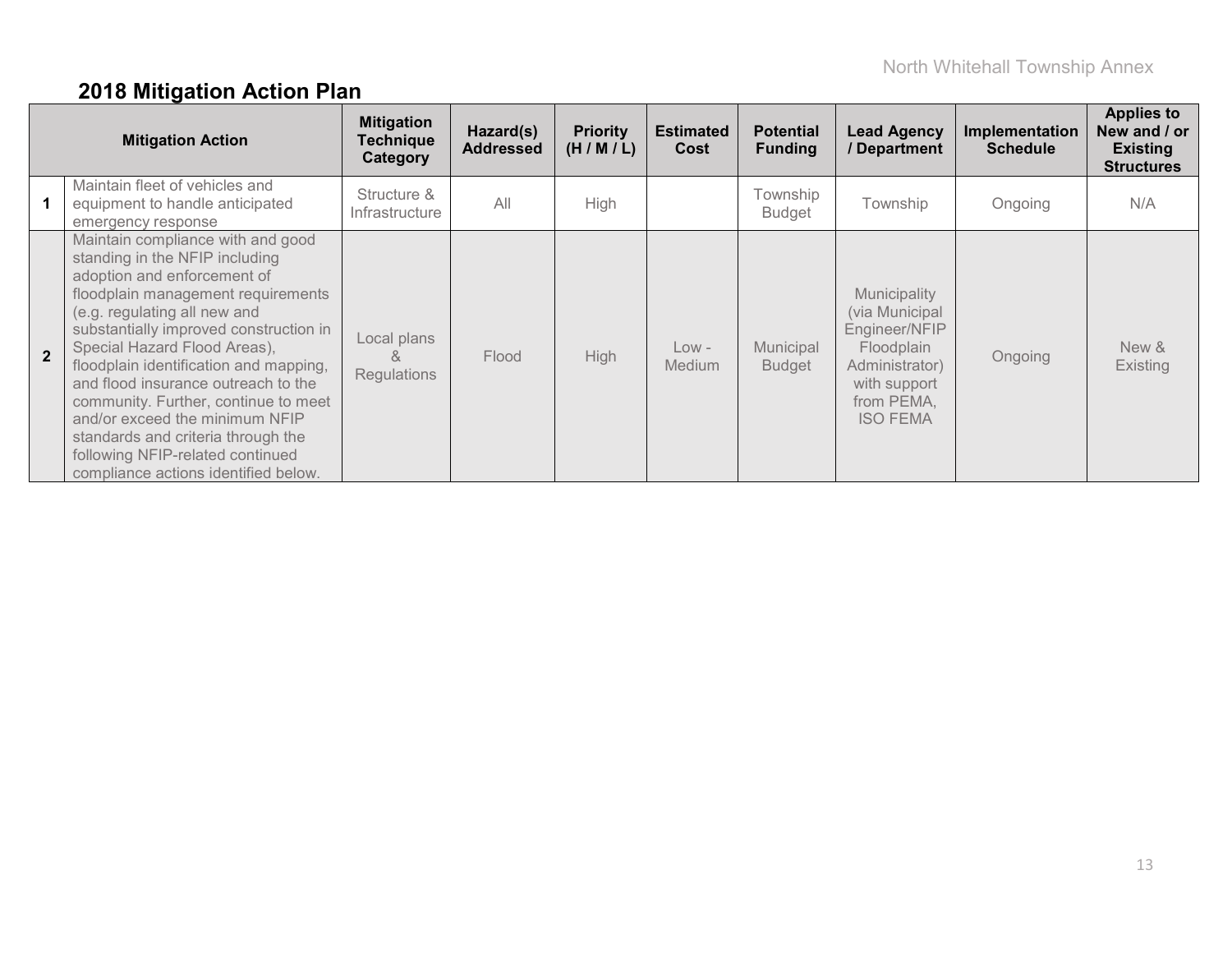# **2018 Mitigation Action Plan –** *continued*

|                  | <b>Mitigation Action</b>                                                                                                                                                                                                                                                                                                                                                                                                                                                                                                                                                                                                                                                                                                                        | <b>Mitigation</b><br><b>Technique</b><br>Category | Hazard(s)<br><b>Addressed</b> | <b>Priority</b><br>(H/M/L) | <b>Estimated</b><br>Cost                  | <b>Potential</b><br><b>Funding</b>                                                                        | <b>Lead Agency</b><br>/ Department                                                                                                                                        | Implementation<br><b>Schedule</b> | <b>Applies to</b><br>New and / or<br><b>Existing</b><br><b>Structures</b> |
|------------------|-------------------------------------------------------------------------------------------------------------------------------------------------------------------------------------------------------------------------------------------------------------------------------------------------------------------------------------------------------------------------------------------------------------------------------------------------------------------------------------------------------------------------------------------------------------------------------------------------------------------------------------------------------------------------------------------------------------------------------------------------|---------------------------------------------------|-------------------------------|----------------------------|-------------------------------------------|-----------------------------------------------------------------------------------------------------------|---------------------------------------------------------------------------------------------------------------------------------------------------------------------------|-----------------------------------|---------------------------------------------------------------------------|
| $\mathbf{3}$     | Conduct and facilitate community and<br>public education and outreach for<br>residents and businesses to include.<br>but not be limited to, the following to<br>promote and effect natural hazard<br>risk reduction:<br>• Provide and maintain links to the<br>HMP website, and regularly post<br>notices on the County/municipal<br>homepage(s) referencing the HMP<br>webpages.<br>• Work with neighborhood<br>associations, civic and business<br>groups to disseminate information on<br>flood insurance and the availability of<br>mitigation grant funding.<br>• Provide community members with<br>training opportunities on Basic<br><b>Emergency Preparedness, Hazard</b><br>Mitigation and Community<br>Emergency Response Team (CERT) | Education &<br>Awareness                          | All Hazards                   | High                       | Low-<br>Medium                            | Municipal<br><b>Budget</b>                                                                                | Municipality<br>with support<br>from Planning<br>Partners,<br>PEMA, FEMA                                                                                                  | Short-term                        | N/A                                                                       |
| $\boldsymbol{4}$ | Continue to support the<br>implementation, monitoring,<br>maintenance, and updating of this<br>Plan, as defined in Section 7.0                                                                                                                                                                                                                                                                                                                                                                                                                                                                                                                                                                                                                  | All<br>Categories                                 | All Hazards                   | <b>High</b>                | $Low -$<br>High (for<br>5-year<br>update) | Municipal<br>Budget,<br>possibly<br><b>FEMA</b><br>Mitigation<br>Grant<br>Funding for<br>5-year<br>update | Municipality<br>(via mitigation<br>planning point<br>of contacts)<br>with support<br>from Planning<br>Partners<br>(through their<br>Points of<br>Contact),<br><b>PEMA</b> | Ongoing                           | New &<br>Existing                                                         |
| 5                | Complete the ongoing updates of the<br><b>Comprehensive Emergency</b><br><b>Management Plans</b>                                                                                                                                                                                                                                                                                                                                                                                                                                                                                                                                                                                                                                                | Local plans<br>$\alpha$<br><b>Requlations</b>     | All Hazards                   | High                       | Low                                       | Municipal<br><b>Budget</b>                                                                                | Municipality<br>with support<br>from PEMA                                                                                                                                 | Ongoing                           | New &<br>Existing                                                         |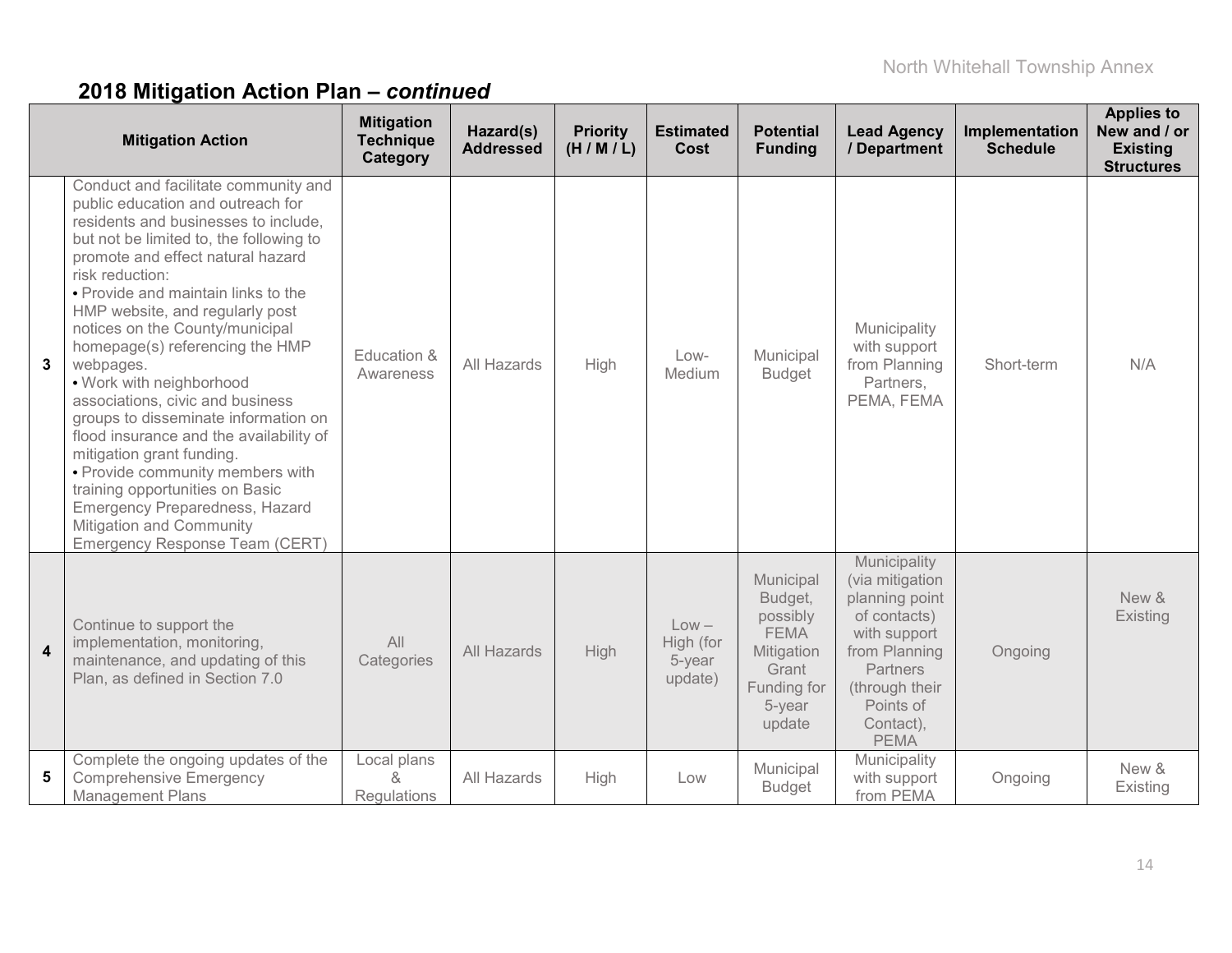### **2018 Mitigation Action Plan –** *continued*

| <b>Mitigation Action</b> |                                                                                                                                                                                                                                                                                   | <b>Mitigation</b><br><b>Technique</b><br>Category | Hazard(s)<br><b>Addressed</b> | <b>Priority</b><br>(H/M/L) | <b>Estimated</b><br>Cost | <b>Potential</b><br><b>Funding</b>                       | <b>Lead Agency</b><br>/Department                                                   | Implementation<br><b>Schedule</b>               | <b>Applies to</b><br>New and / or<br><b>Existing</b><br><b>Structures</b> |
|--------------------------|-----------------------------------------------------------------------------------------------------------------------------------------------------------------------------------------------------------------------------------------------------------------------------------|---------------------------------------------------|-------------------------------|----------------------------|--------------------------|----------------------------------------------------------|-------------------------------------------------------------------------------------|-------------------------------------------------|---------------------------------------------------------------------------|
| 6                        | Create/enhance/maintain mutual aid<br>agreements with neighboring<br>communities for continuity of<br>operations.                                                                                                                                                                 | All<br>Categories                                 | All Hazards                   | <b>High</b>                | Low                      | Municipal<br><b>Budget</b>                               | Municipality<br>with support<br>from<br>Surrounding<br>municipalities<br>and County | Ongoing                                         | New &<br>Existing                                                         |
|                          | Develop and maintain capabilities to<br>process FEMA/PEMA paperwork<br>after disasters; qualified damage<br>assessment personnel - Improve<br>post-disaster capabilities - damage<br>assessment; FEMA/PEMA paperwork<br>compilation, submissions, record<br>keeping.              | Education<br>& Awareness                          | All Hazards                   | Medium                     | Medium                   | Municipal<br><b>Budget</b>                               | Municipality<br>with support<br>from County,<br>PEMA, FEMA                          | Short-term                                      | N/A                                                                       |
| 8                        | Work with regional agencies (i.e.<br>County and PEMA) to help develop<br>damage assessment capabilities at<br>the local level through such things as<br>training programs, certification of<br>qualified individuals (e.g. code<br>officials, floodplain managers,<br>engineers). | Education<br>& Awareness                          | All Hazards                   | Medium                     | Medium                   | Local<br>budget,<br><b>FEMA</b><br>HMA grant<br>programs | Municipality<br>with support<br>from County,<br><b>PEMA</b>                         | Short-, long-<br>term (depending<br>on funding) | N/A                                                                       |

### **Notes:**

#### *Estimated Costs:*

- Where actual project costs have been reasonable estimated: Low =  $\leq$  \$10,000; Medium = \$10,000 to \$100,000; High =  $>$  \$100,000;
- Where actual project costs cannot reasonably be established at this time:
	- **Low** = Possible to fund under existing budget. Project is part of, or can be part of an existing on-going program.
	- **Medium** = Could budget for under existing work plan, but would require a reapportionment of the budget or a budget amendment, or the cost of the project would have to be spread over multiple years.
	- **High** = Would require an increase in revenue via an alternative source (i.e., bonds, grants, fee increases) to implement. Existing funding levels are not adequate to cover the costs of the proposed project.

#### *Potential Funding (FEMA HMA):*

- **BRIC =** Building Resilient Infrastructure and Communities
- **FMA** = Flood Mitigation Assistance Grant Program
- **HMGP** = Hazard Mitigation Grant Program
- **HSGP** = Homeland Security Grant Program
- **EMPG** = Emergency Management Performance Grant